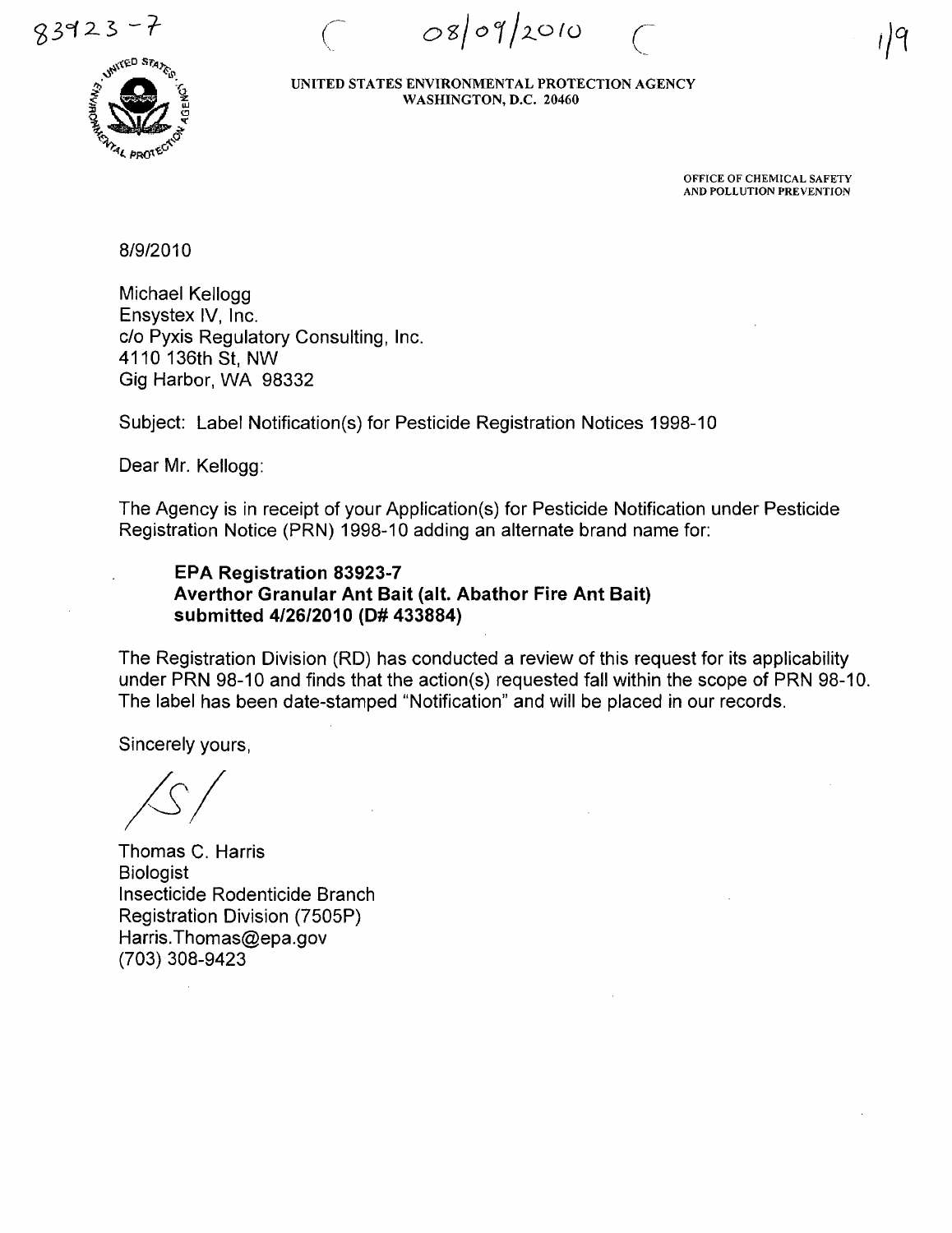| Please read instructions on reverse before comple.                                                                                                                                                                                                                                                                                                                                                                                                                                                                                                                                                                                                                                                                                                                                                                           | form.                                                                      |                                                                                                                                                                | Form Approved                                                                                                 |                                                         | AB No. 2070-0060. Approval expires 2-28-95            |
|------------------------------------------------------------------------------------------------------------------------------------------------------------------------------------------------------------------------------------------------------------------------------------------------------------------------------------------------------------------------------------------------------------------------------------------------------------------------------------------------------------------------------------------------------------------------------------------------------------------------------------------------------------------------------------------------------------------------------------------------------------------------------------------------------------------------------|----------------------------------------------------------------------------|----------------------------------------------------------------------------------------------------------------------------------------------------------------|---------------------------------------------------------------------------------------------------------------|---------------------------------------------------------|-------------------------------------------------------|
| <b><i><u></u></i></b> CEPA<br><b>Environmental Protection Agency</b>                                                                                                                                                                                                                                                                                                                                                                                                                                                                                                                                                                                                                                                                                                                                                         | <b>United States</b><br>Washington, DC 20460                               |                                                                                                                                                                | $\checkmark$                                                                                                  | <b>Registration</b><br><b>Amendment</b><br><b>Other</b> | <b>OPP Identifier Number</b>                          |
|                                                                                                                                                                                                                                                                                                                                                                                                                                                                                                                                                                                                                                                                                                                                                                                                                              |                                                                            | <b>Application for Pesticide - Section I</b>                                                                                                                   |                                                                                                               |                                                         |                                                       |
| 1. Company/Product Number<br>83923-7                                                                                                                                                                                                                                                                                                                                                                                                                                                                                                                                                                                                                                                                                                                                                                                         |                                                                            | Bo Davis                                                                                                                                                       | 2. EPA Product Manager                                                                                        |                                                         | 3. Proposed Classification<br>None<br>Restricted      |
| 4. Company/Product (Name)<br>Ensystex IV, Inc. / Averthor Granular Ant Bait                                                                                                                                                                                                                                                                                                                                                                                                                                                                                                                                                                                                                                                                                                                                                  |                                                                            | PM#                                                                                                                                                            | 7                                                                                                             |                                                         |                                                       |
| 5. Name and Address of Applicant (Include ZIP Code)<br>Ensystex IV, Inc.<br>c/o Pyxis Regulatory Consulting, Inc.<br>4110 136th St. NW<br>Gig Harbor, WA 98332<br>Check if this is a new address                                                                                                                                                                                                                                                                                                                                                                                                                                                                                                                                                                                                                             |                                                                            | 6. Expedited Reveiw. In accordance with FIFRA Section 3(c)(3)<br>(b)(i), my product is similar or identical in composition and labeling<br>to:<br>Product Name |                                                                                                               |                                                         |                                                       |
|                                                                                                                                                                                                                                                                                                                                                                                                                                                                                                                                                                                                                                                                                                                                                                                                                              |                                                                            | <b>Section - II</b>                                                                                                                                            |                                                                                                               |                                                         |                                                       |
| Amendment - Explain below.<br>Resubmission in response to Agency letter dated _____<br>Notification - Explain below.                                                                                                                                                                                                                                                                                                                                                                                                                                                                                                                                                                                                                                                                                                         |                                                                            |                                                                                                                                                                | Final printed labels in repsonse to<br>Agency letter dated<br>"Me Too" Application.<br>Other - Explain below. |                                                         |                                                       |
| Explanation: Use additional page(s) if necessary. (For section I and Section II.)<br>Notification of the addition of an alternate brand name per PRN 98-10. The alternate brand name is "Abathor Fire Ant Bait". This notification is consistent with<br>the provisions of PR Notice 98-10 and EPA regulations at 40 CFR 152.46, and no other changes have been made to the labeling or the confidential statement<br>of formula of this product. I understand that it is a violation of 18 U.S.C. Sec. 1001 to willfully make any false statement to EPA. I further understand that if this<br>notification is not consistent with the terms of PR Notice 98-10 and 40 CFR 152.46, this product may be in violation of FIFRA and I may be subject to<br>enforcement action and penalties under sections 12 and 14 of FIFRA. |                                                                            |                                                                                                                                                                |                                                                                                               |                                                         |                                                       |
|                                                                                                                                                                                                                                                                                                                                                                                                                                                                                                                                                                                                                                                                                                                                                                                                                              |                                                                            | <b>Section - III</b>                                                                                                                                           |                                                                                                               |                                                         |                                                       |
| 1. Material This Product Will Be Packaged In:                                                                                                                                                                                                                                                                                                                                                                                                                                                                                                                                                                                                                                                                                                                                                                                |                                                                            |                                                                                                                                                                |                                                                                                               |                                                         |                                                       |
| <b>Child-Resistant Packaging</b><br>Unit Packaging<br>Yes]<br>Yes<br>No<br>No<br>If "Yes"<br>* Certification must<br>Unit Packaging wgt.                                                                                                                                                                                                                                                                                                                                                                                                                                                                                                                                                                                                                                                                                     | No. per<br>container                                                       | Water Soluble Packaging<br>Yes<br>No<br>If "Yes"<br>Package wgt                                                                                                | No. per<br>container                                                                                          | 2. Type of Container<br>J                               | Metal<br>Plastic<br>Glass<br>Paper<br>Other (Specify) |
| be submitted<br>3. Location of Net Contents Information                                                                                                                                                                                                                                                                                                                                                                                                                                                                                                                                                                                                                                                                                                                                                                      | 4. Size(s) Retail Container<br>5. Location of Label Directions<br>On Label |                                                                                                                                                                |                                                                                                               |                                                         |                                                       |
| Container<br>Label<br>6. Manner in Which Label is Affixed to Product                                                                                                                                                                                                                                                                                                                                                                                                                                                                                                                                                                                                                                                                                                                                                         | Lithograph<br>Paper glued<br>Stenciled<br>J                                | 8 oz., 2 lbs.                                                                                                                                                  | Other                                                                                                         |                                                         | On Labeling accompanying product                      |
|                                                                                                                                                                                                                                                                                                                                                                                                                                                                                                                                                                                                                                                                                                                                                                                                                              |                                                                            | <b>Section - IV</b>                                                                                                                                            |                                                                                                               |                                                         |                                                       |
| 1. Contact Point (Complete items directly below for identification of individual to be contacted, if necessary, to process this application.)                                                                                                                                                                                                                                                                                                                                                                                                                                                                                                                                                                                                                                                                                |                                                                            |                                                                                                                                                                |                                                                                                               |                                                         |                                                       |
| Name<br>Michael Kellogg                                                                                                                                                                                                                                                                                                                                                                                                                                                                                                                                                                                                                                                                                                                                                                                                      |                                                                            | Title<br>Agent                                                                                                                                                 |                                                                                                               |                                                         | Telephone No. (Include Area Code)<br>(253) 853-7369   |
| 6. Date Application<br><b>Certification</b><br>Received <sup>co</sup><br>l certify that the statements I have made on this form and all attachments thereto are true, accurate and comp $\setminus$ e $G$ C $\subset$<br>-c e c<br>I acknowledge that any knowlinglly false or misleading statement may be punishable by fine or imprisonment of<br>(Stamped)<br>both under applicable law.<br>$0 \in \mathcal{C}_\mathcal{A}$                                                                                                                                                                                                                                                                                                                                                                                               |                                                                            |                                                                                                                                                                |                                                                                                               |                                                         |                                                       |
| 2. Signature                                                                                                                                                                                                                                                                                                                                                                                                                                                                                                                                                                                                                                                                                                                                                                                                                 |                                                                            | 3. Title<br>Agent                                                                                                                                              |                                                                                                               |                                                         | t.<br>$\mathbf{C} \subset \mathbf{C}$<br>e di di d    |
| 4. Typed Name<br>Michael Kellogg                                                                                                                                                                                                                                                                                                                                                                                                                                                                                                                                                                                                                                                                                                                                                                                             |                                                                            | 5. Date                                                                                                                                                        |                                                                                                               |                                                         | cccc                                                  |

EPA Form 8570-1 (Rev. 3-94) Previous editions are obsolete. White - EPA File Copy (original)

Yellow - Applicant Copy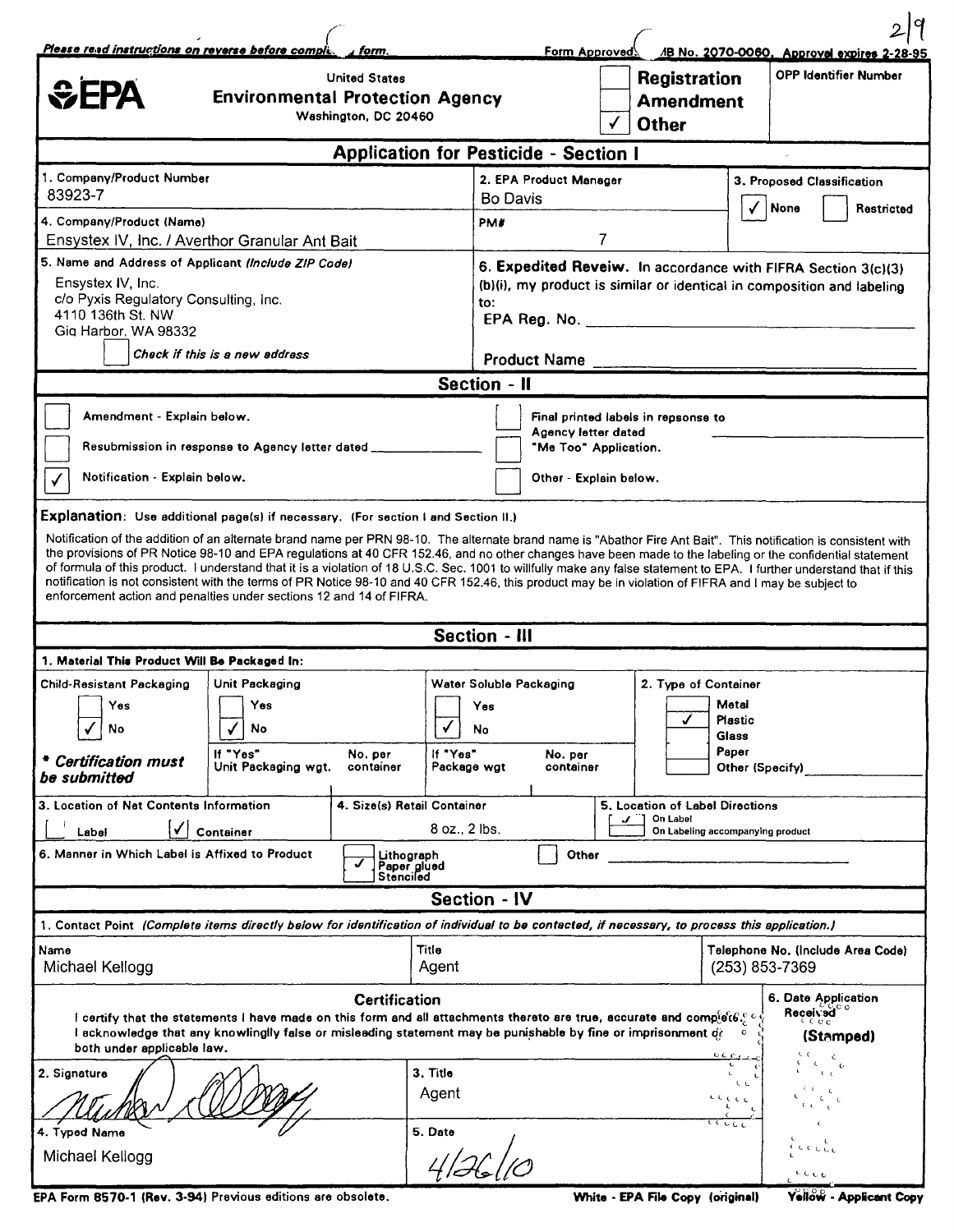## $($ **PYXIS REGULATORY CONSULTING,·INC.**

 $4110$  136<sup>th</sup> St. NW Gig Harbor, WA 98332

 $\mathbf{a}$ 

April 26, 2010

#### COURlER DELNERY

Bo Davis (PM 7) Document Processing Desk (NOTIF) Office of Pesticide Programs U.S. Environmental Protection Agency Room S-4900, One Potomac Yard 2777 S. Crystal Drive Arlington, VA 22202-4501

RE: Ensystex *IV*, *Inc.* - Averthor Granular Ant Bait (EPA Reg. No. 83923-7) Notification of an Alternate Brand Name per PRN 98-10

Dear Mr. Davis,

On behalf of Ensystex N, Inc., please find the enclosed notification of an alternate brand name for Averthor Granular Ant Bait (EPA Reg. No. 83923-7). The alternate brand name is "Abathor Fire Ant Bait".

The proposed alternate brand name is shown on the attached label (pg.'s 5 and 6) as this is the fire ant control directions sublabel.

In support of this alternate brand name notification, please find the following:

- 1. Application for Pesticide Registration (EPA Form 8570-1)
- 2. One (1) copy of the Abathor Fire Ant Bait label with changes tracked.
- 3. One (1) copy of the Abathor Fire Ant Bait label with changes incorporated

Please feel free to contact me if you have any questions or need any additional information.

Regards, I MUMON COLORIZA

Michael Kellogg



C·

Enclosures

cc: David Nimocks, Ensystex IV, Inc.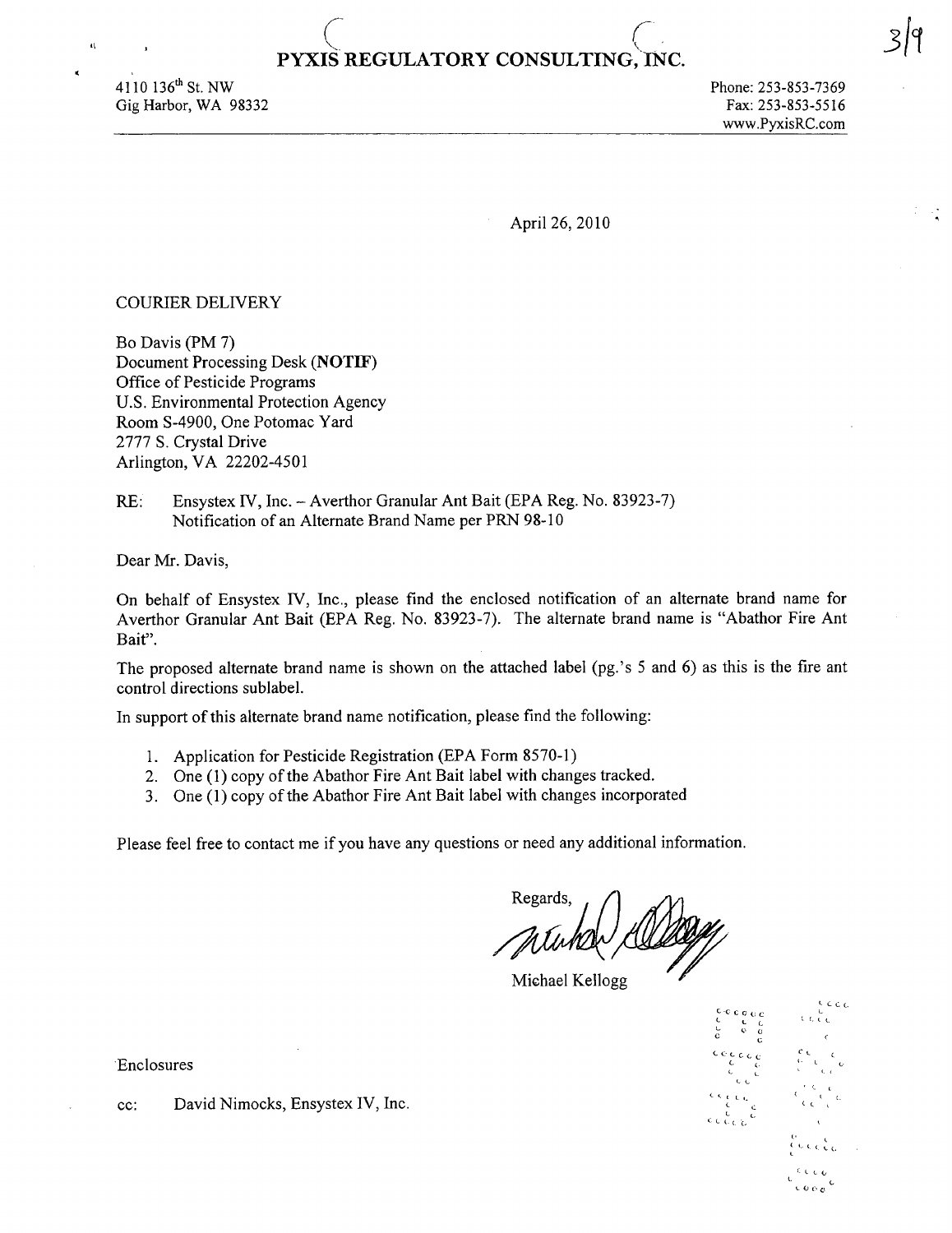## **Note to Reviewer: Carpenter Ant Control Directions**



## **AVERTHOR GRANULAR ANT BAIT**

Kills the following species of ants: Acrobat, Argentine, Bigheaded, Crazy, Field, Lasius, Little Black, Pavement, Odorous House and Thief.

For use in and around Homes, Residential Areas, Commercial and Other Structures, Non-Food/Feed Areas of Commercial Buildings, Warehouses, Hotels, Food Storage Areas, Inedible Product Areas of Meat Packing Plants, Motels, Schools, Supermarkets, and Non-Occupied Patient Areas of Hospitals and Nursing Homes, Golf Courses, Parks, Lawns and Turf.

| <b>Active Ingredient:</b> | By Wt. |
|---------------------------|--------|
|                           |        |
|                           |        |
|                           |        |

#### EPA Reg. No. 83923-7 EPA Est. XXXXX-XX-XXX

(PRECAUCION AL USUARIO: Si usted no puede leer o entender ingles, no use este producto hasta que la etiqueta le haya sido explicada ampliamente.)

(TO THE USER: If you cannot read and understand English, do not use this product until the label has been fully explained to you.)

For product use information call 1-866-FOR-THOR (367-8467).

## **KEEP OUT OF REACH OF CHILDREN**

## **CAUTION ENSYSTEX IV, Inc.**

Fayetteville, NC 28303

Net Contents: As marked on container

**FIRST AID** If in eyes . Hold eye open and rinse slowly and gently with water for 15 to 20 minutes - Remove contact lenses, if present, after the first 5 minutes, then continue rinsing eye . Call a poison control center or doctor for treatment advice **HOTLINE NUMBER** Have the product container or label with you when calling a poison control center or doctor<br>or going for treatment. You may also contact 1-800-369-4352 for emergency medical treatment information.

### PRECAUTIONARY STATEMENTS

#### **Hazards to Humans and Domestic Animals**

CAUTION: Causes moderate eye irritation. Avoid contact with eyes or clothing. Wash thoroughly with soap and water after handling and before eating, drinking, chewing gum, or using tobacco. Do not contaminate kitchen utensils with this product. Pets may be attracted to this product.

#### **ENVIRONMENTAL HAZARDS**

This pesticide is toxic to fish and wildlife. Do not apply directly to water, to areas where surface water is present, or to intertidal areas below the mean high water mark. Do not contaminate water when disposing of equipment washwaters.

### **DIRECTIONS FOR USE**

It is a violation of Federal Law to use this product in a manner inconsistent with its labeling.

AVERTHOR Granular Ant Bait is a ready to use product for use in controlling numerous ants both indoors and outdoors. This bait formulation combines a mixture of foods and the delayed action insecticide, abamectin. This insecticide acts to reduce the population of worker ants and can cause colony elimination. Do not use other insecticides or sprays on or near this product.

#### **OUTDOORS**

BROADCAST APPLICATION: Use this product at a rate of 1 lb. per acre (or 8 oz. per 1/2 acre). This is equivalent to approximately 1.8 ounces per 5000 sq. ft., or 0.4 ounces per 1,000 sq. ft. (One tablespoon equals approximately 0.3 oz. of bait.) Apply the product as uniformly as possible. Repeat application as necessary.

AROUND STRUCTURES: Lightly sprinkle the product evenly in a band approximately 1-2 feet wide around the foundation of the building at a rate of 0.3 oz. (1 tablespoon) per 100 lineal feet. Treat visible trails with approximately 1 ounce (3 tablespoons) of product. Repeat application as necessary.

INDIVIDUAL COLONY TREATMENT: Use 1.5 to 3 ounces (5 to 10 tablespoons) of product per colony. Repeat application as necessary.

#### **INDOORS**

LOCATE ANT ACTIVITY: Follow ants back to voids. Apply product to cracks and crevices or voids where ants are active. In heavily traveled sites use up to 1.5 ounces (3 tablespoons) of product. Use a large Centrobulb puffer or other appropriate application device to place the product into crevices or voids. Repeat application as necessary.

Do not use in the food/feed areas of food/feed handling establishments, restaurants or other areas where food is commercially prepared or processed. Do not use in serving areas while food is exposed or facility is in operation. Serving areas are defined as those areas where prepared foods are served such as dining rioms but excluding areas where foods may be prepared or held. Non-food areas are defined as areas such as garbage rooms, lavatories, floor orains (to sewers), entries, and vestibules, offices, locker rooms, machine rooms, boiler rooms, garages, mop closets and storage (after canning or bottling).

When applying this product in the home, all food processing surfaces and utensils must be covered during treatment or thoroughly washed before use. Exposed food must be covered or remeved. *coci.* 

> $e^{\hat{\zeta}(\zeta)}\hat{\zeta}(\zeta)$ i cook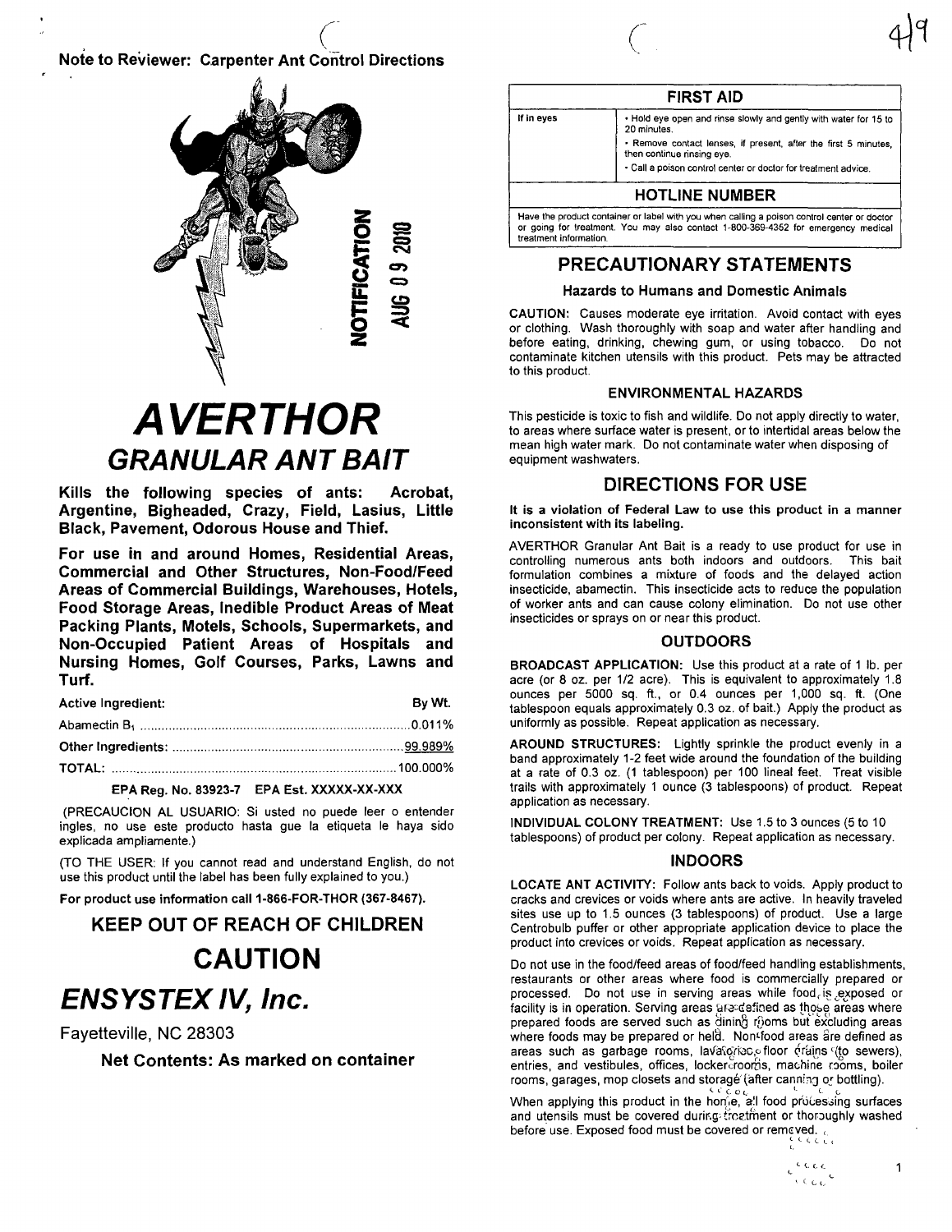## **STORAGE AND DISPOSAL**

Do not contaminate water, food or feed by storage or disposal. Consult Federal, State or local disposal authorities for approved alternative procedures.

STORAGE: AVERTHOR Granular Ant Bait may be attractive to rodents and domestic animals. Store in a cool, secure, dry space. To maintain maximum effectiveness, close container tightly after use and use within 5 months after opening.

#### CONTAINER DISPOSAL:

If empty: Nonrefillable container. Do not reuse or refill this container. Place in trash or offer for recycling if available.

If partly filled: Call your local solid waste agency for disposal instructions. Never place unused product down any indoor or outdoor drain.

# C<br>IMPORTANT READ BEFORE USE

NOTICE: Read the entire Directions for Use, Conditions of Sale, Disclaimer of Warranties and Limitations of Liability before buying or using this product. If the terms are not acceptable, return the product at once, unopened, and the purchase price will be refunded.

CONDITIONS OF SALE: The Directions for Use of this product are believed to be adequate and must be followed carefully. However, because of manner of use and other factors beyond the control of ENSYSTEX IV, Inc., it is impossible for ENSYSTEX IV to eliminate all risks associated with the use of this product such as ineffectiveness or unintended consequences. All such risks shall be assumed by Buyer and User, and Buyer and User agree to hold ENSYSTEX IV harmless for any claims relating to such factors.

DISCLAIMER OF WARRANTIES: Seller warrants that this product conforms to the chemical description in the label.and is reasonably fit for the purposes stated on the Directions for Use when used in accordance with the Directions for Use under normal conditions of use. ENSYSTEX IV MAKES NO WARRANTIES OF MERCHANTABILITY OR OF FITNESS FOR A PARTICULAR PURPOSE, NOR ANY OTHER EXPRESS OR IMPLIED WARRANTIES WITH RESPECT TO THE SELECTION, PURCHASE, OR USE OF THIS PRODUCT THAT EXTEND BEYOND THE STATEMENTS MADE ON THIS LABEL. Any warranties, express or implied, having been made are inapplicable if this product has been used contrary to label instructions, under abnormal conditions or under conditions not reasonably foreseeable by (or beyond the control of) seller or ENSYSTEX IV, Inc., and buyer assumes the risk of any such use.

LIMITATIONS OF LIABILITY: To the extent consistent with applicable law, ENSYSTEX IV shall not be liable for any incidental, consequential or special damages resulting from the use or handling of this product. THE EXCLUSIVE REMEDY OF THE USER OR BUYER, AND THE EXCLUSIVE LIABILITY OF ENSYSTEX IV AND SELLER FOR ANY AND ALL CLAIMS, LOSSES, INJURIES OR DAMAGES (INCLUDING CLAIMS BASED ON BREACH OF WARRANTY, CONTRACT, NEGLIGENCE, TORT, STRICT LIABILITY OR OTHERWISE) RESULTING FROM THE USE OR HANDLING OF THIS PRODUCT, SHALL BE THE RETURN OF THE PURCHASE PRICE OF THE PRODUCT OR, AT THE ELECTION OF ENSYSTEX IV, THE REPLACEMENT OF THE PRODUCT.

This Conditions of Sale and Limitation of Warranty and Liability may not be amended by any oral or written agreement.

AVERTHOR is a registered trademark of ENSYSTEX IV, Inc.

04/10 A2

<sup>C-</sup>C-C-C-C  $\sim$  0  $\prime$  $\sim$  c $\rm c$  $\sim$  c  $0<sub>C</sub>$ c. C L e-LL  $\circ\circ$  (,  $\circ$  ) د د ژبې د  $C$  (  $C$   $C$  $C_{C}$ , o c  $\cdot$  . . . . .

 $\epsilon$  c  $\epsilon$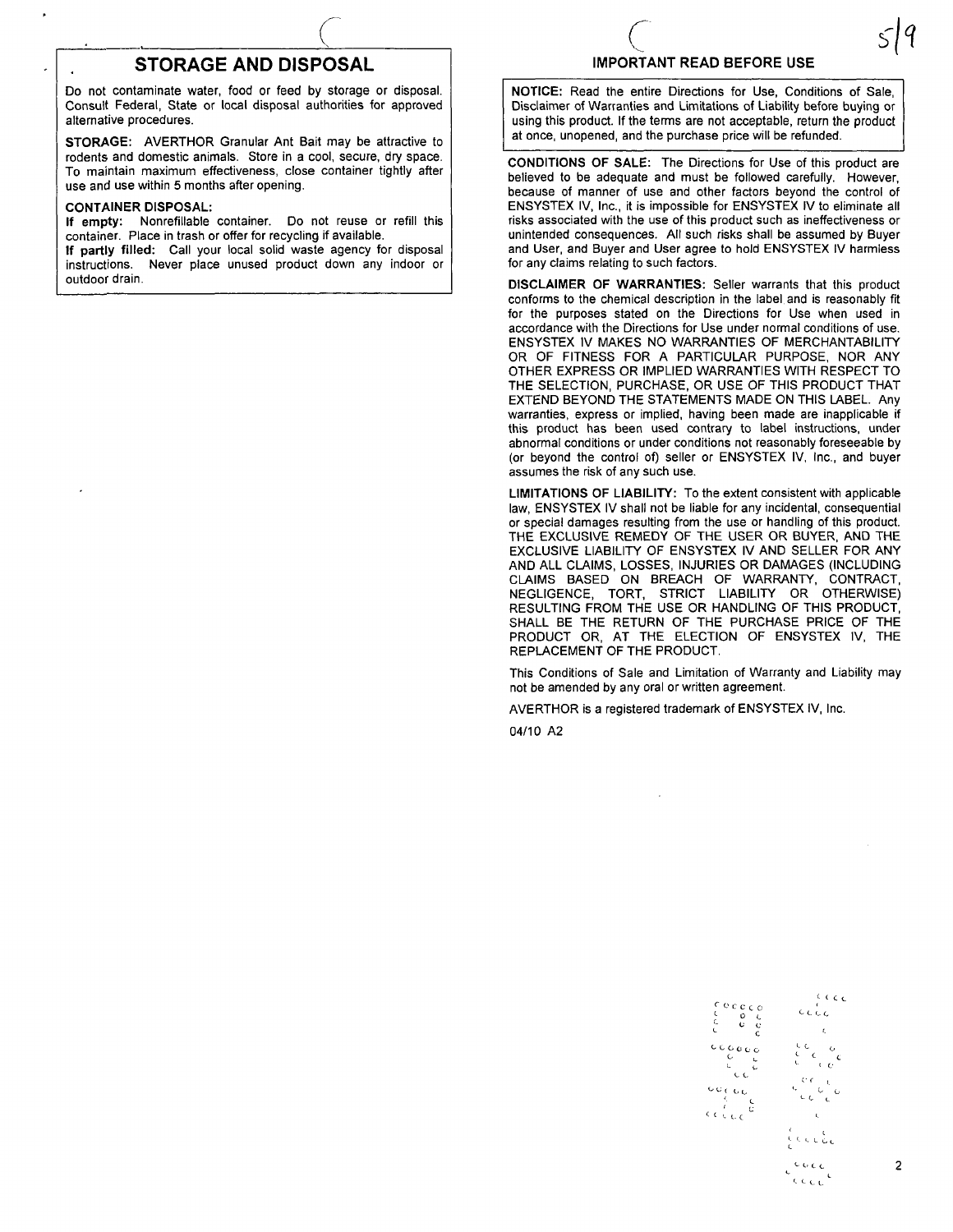## Note to Reviewer: General Ant Control Label

(.



## **AVERTHOR GRANULAR ANT BAIT**

Kills the following species of ants: Acrobat, Argentine, Bigheaded, Crazy, Field, Little Black, Pavement, Odorous House and Thief.

For use in and around Homes, Residential Areas, Commercial and Other Structures, Non Food/Feed Areas of Commercial Buildings, Warehouses, Hotels, Food Storage Areas, Inedible Product Areas of Meat Packing Plants, Motels, Schools, Supermarkets, and Non-Occupied Patient Areas of Hospitals and Nursing Homes, Golf Courses, Parks, Lawns and Turf.

| <b>Active Ingredient:</b> | Bv Wt. |
|---------------------------|--------|
|                           |        |
|                           |        |
|                           |        |
|                           |        |

#### EPA Reg. No. 83923-7 EPA Est. XXXXX-XX-XXX

(PRECAUCION AL USUARIO: Si usted no puede leer 0 entender ingles, no use este producto hasta gue la etiqueta Ie haya sido explicada ampliamente.)

(TO THE USER: If you cannot read and understand English, do not use this product until the label has been fully explained to you.)

For product use information call 1-866-FOR-THOR (367-8467).

## KEEP OUT OF REACH OF CHILDREN **CAUTION ENSYSTEX IV, Inc.**

Fayetteville, NC 28303

Net Contents: As marked on container



#### FIRST AID

| If in eyes | . Hold eye open and rinse slowly and gently with water for 15 to<br>20 minutes.<br>. Remove contact lenses, if present, after the first 5 minutes,<br>then continue rinsing eye. |
|------------|----------------------------------------------------------------------------------------------------------------------------------------------------------------------------------|
|            | . Call a poison control center or doctor for treatment advice.                                                                                                                   |
|            | <b>HOTLINE NUMBER</b>                                                                                                                                                            |

Have the product container or label with you when calling a poison control center or doctor or going for treatment. You may also contact 1-800-369-4352 for emergency medical treatment information.

## PRECAUTIONARY STATEMENTS

#### Hazards to Humans and Domestic Animals

CAUTION: Causes moderate eye irritation. Avoid contact with eyes or clothing. Wash thoroughly with soap and water after handling and before eating, drinking, chewing gum, or using tobacco. Do not contaminate kitchen utensils with this product. Pets may be attracted to this product.

#### ENVIRONMENTAL HAZARDS

This pesticide is toxic to fish and wildlife. Do not apply directly to water, to areas where surface water is present, or to intertidal areas below the mean high water mark. Do not contaminate water when disposing of equipment washwaters.

### DIRECTIONS FOR USE

It is a violation of Federal Law to use this product in a manner inconsistent with its labeling.

AVERTHOR Granular Ant Bait is a ready to use product for use in controlling numerous ants both indoors and outdoors. This bait formulation combines a mixture of foods and the delayed action insecticide, abamectin. This insecticide acts to reduce the population of worker ants and can cause colony elimination. Do not use other insecticides or sprays on or near this product.

#### **OUTDOORS**

BROADCAST APPLICATION: Use this product at a rate of 1 lb. per acre (or 8 oz. per 1/2 acre). This is equivalent to approximately 1.8 ounces per 5000 sq. ft., or 0.4 ounces per 1,000 sq. ft. (One tablespoon equals approximately 0.3 ounces of bait.) Apply the product as uniformly as possible. Repeat application as necessary.

AROUND STRUCTURES: Lightly sprinkle the product evenly in a band approximately 1-2 feet wide around the foundation of the building at a rate of 0.3 ounces (1 tablespoon) per 100 lineal feet. Treat visible trails with approximately 0.3 to 1 ounce (1 to 3 tablespoons) of product depending on the number of ants in the trail. Repeat application as necessary.

INDIVIDUAL COLONY OR MOUND TREATMENT: Use 1.5 to 2.1 ounces (5 to 7 tablespoons) of product per mound. Apply product at the edge of the mound. Repeat application as necessary.

#### INDOORS

LOCATE ANT ACTIVITY: Follow ants back to voids. Apply product to cracks and crevices or voids where ants are active. In heavily traveled sites use up to 1.5 ounces (3 tablespoons) of product. Use a large Centrobulb puffer or other appropriate application device to place the product into crevices or voids. Repeat application as necessary.

Do not use in the food/feed areas of food/feed handling establishments, restaurants or other areas where foed  $i$ s<sub>3</sub> gommercia<sup>l</sup>ly 'prepared or processed. Do not use in serving are as while food is expused or facility is in operation. Serving areas are define'J as those' areas where prepared foods are served such as diring, rooms but excluding areas where foods may be prepared or held. Mon-food areas, are defined as areas such as garbage rooms, lavatories, floor drains (to sewers), entries, and vestibules, offices, locker rooms, machine rooms, boiler rooms, garages, mop closets and storage (After canning or bottling).

> د د ر ژ ر  $\epsilon$  is considered by  $\epsilon$  3  $\epsilon$  (  $\epsilon$  ).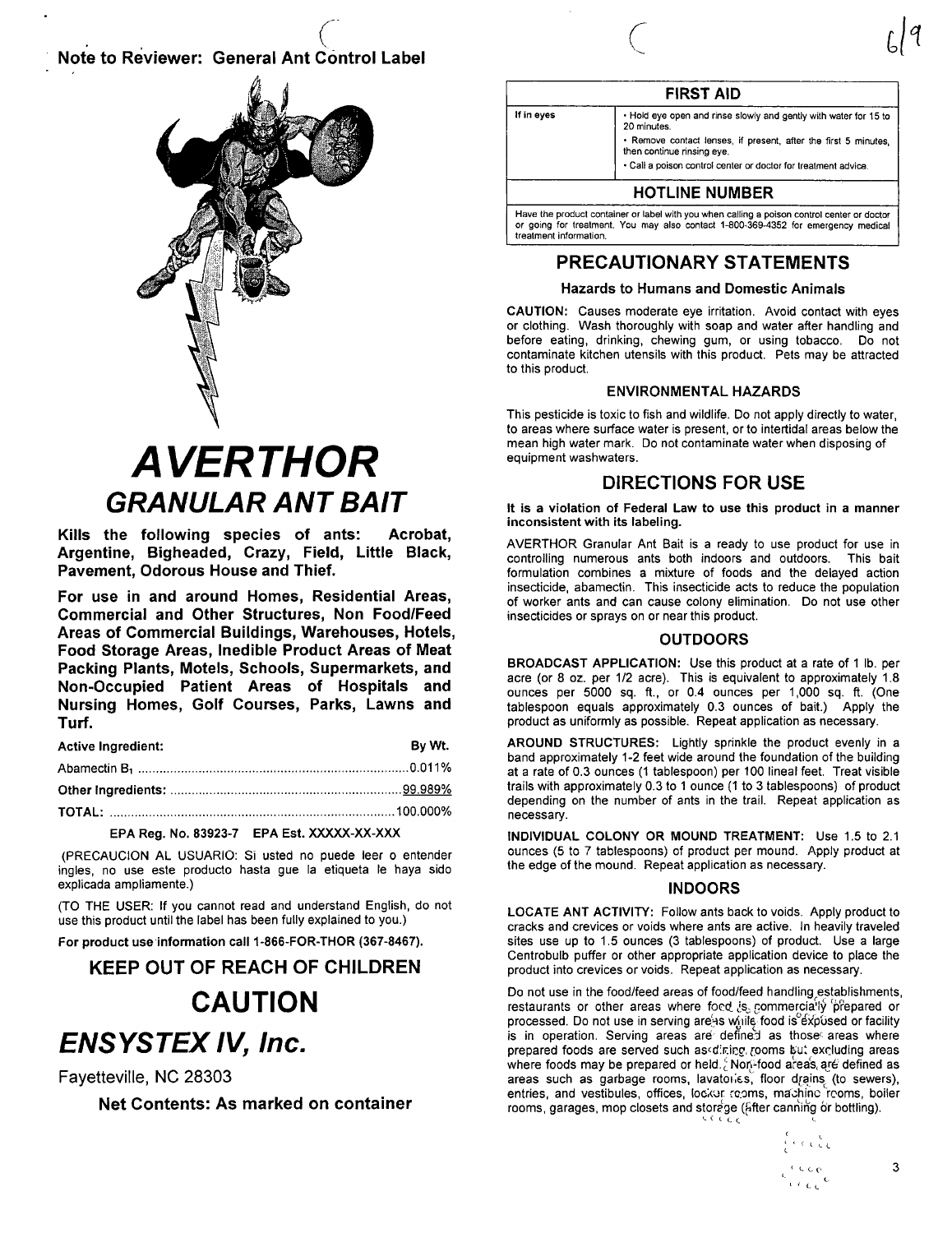- When applying this product in the home, all food processing surfaces ang utensils should be covered during treatment or thoroughly washed
- before use. Exposed food should be covered or removed.

## **STORAGE AND DISPOSAL**

Do not contaminate water, food or feed by storage or disposal. Consult Federal, State or local disposal authorities for approved alternative procedures.

STORAGE: AVERTHOR Granular Ant Bait may be attractive to rodents and domestic animals. Store in a cool, secure, dry space. To maintain maximum effectiveness, close container tightly after use and use within 5 months after opening.

#### CONTAINER DISPOSAL:

If empty: Nonrefillable container. Do not reuse or refill this container. Place in trash or offer for recycling if available.

If partly filled: Call your local solid waste agency for disposal instructions. Never place unused product down any indoor or outdoor drain.

## $\bigg($ IMPOR1ANT READ BEFORE USE

NOTICE: Read the entire Directions for Use, Conditions of Sale, Disclaimer of Warranties and Limitations of Liability before buying or using this product. If the terms are not acceptable, return the product at once, unopened, and the purchase price will be refunded.

CONDITIONS OF SALE: The Directions for Use of this product are believed to be adequate and must be followed carefully. However, because of manner of use and other factors beyond the control of ENSYSTEX IV, Inc., it is impossible for ENSYSTEX IV to eliminate all risks associated with the use of this product such as ineffectiveness or unintended consequences. All such risks shall be assumed by Buyer and User, and Buyer and User agree to hold ENSYSTEX IV harmless for any claims relating to such factors.

DISCLAIMER OF WARRANTIES: Seller warrants that this product conforms to the chemical description in the label and is reasonably fit for the purposes stated on the Directions for Use when used in accordance with the Directions for Use under normal conditions of use. ENSYSTEX IV MAKES NO WARRANTIES OF MERCHANTABILITY OR OF FITNESS FOR A PARTICULAR PURPOSE, NOR ANY OTHER EXPRESS OR IMPLIED WARRANTIES WITH RESPECT TO THE SELECTION, PURCHASE, OR USE OF THIS PRODUCT THAT EXTEND BEYOND THE STATEMENTS MADE ON THIS LABEL. Any warranties, express or implied, having been made are inapplicable if this product has been used contrary to label instructions, under abnormal conditions or under conditions not reasonably foreseeable by (or beyond the control of) seller or ENSYSTEX IV, Inc., and buyer assumes the risk of any such use.

LIMITATIONS OF LIABILITY: To the extent consistent with applicable law, ENSYSTEX IV shall not be liable for any incidental, consequential or special damages resulting from the use or handling of this product. THE EXCLUSIVE REMEDY OF THE USER OR BUYER, AND THE EXCLUSIVE LIABILITY OF ENSYSTEX IV AND SELLER FOR ANY AND ALL CLAIMS, LOSSES, INJURIES OR DAMAGES (INCLUDING CLAIMS BASED ON BREACH OF WARRANTY, CONTRACT, NEGLIGENCE, TORT, STRICT LIABILITY OR OTHERWISE) RESULTING FROM THE USE OR HANDLING OF THIS PRODUCT, SHALL BE THE RETURN OF THE PURCHASE PRICE OF THE PRODUCT OR, AT THE ELECTION OF ENSYSTEX IV, THE REPLACEMENT OF THE PRODUCT.

This Conditions of Sale and Limitation of Warranty and Liability may not be amended by any oral or written agreement.

AVERTHOR is a registered trademark of ENSYSTEX IV, Inc.

04/10 A1

<.

<sup>L</sup>C ((  $\epsilon$  (  $\epsilon$  $\epsilon$  , ,  $\bar{c}$   $\rightarrow$  ,  $\sim$   $^{\circ}$  $\epsilon$   $\epsilon$   $\epsilon$  $\leftarrow$  . Let  $\frac{1}{\sqrt{2}}$ 

 $\epsilon$  c c c c  $c$  $\begin{matrix} 1, & 1, & 1, & 1 \ 0, & 0, & 1, & 1 \end{matrix}$ <. L. .,. r •. ( L I... <. C, l'  $\begin{array}{ccc} \mathsf{cor}_\mathsf{t} & \mathsf{cc} \\ \mathsf{f} & \mathsf{cc} \\ \mathsf{cc} & \mathsf{cc} \\ \mathsf{cc} & \mathsf{cc} \end{array}$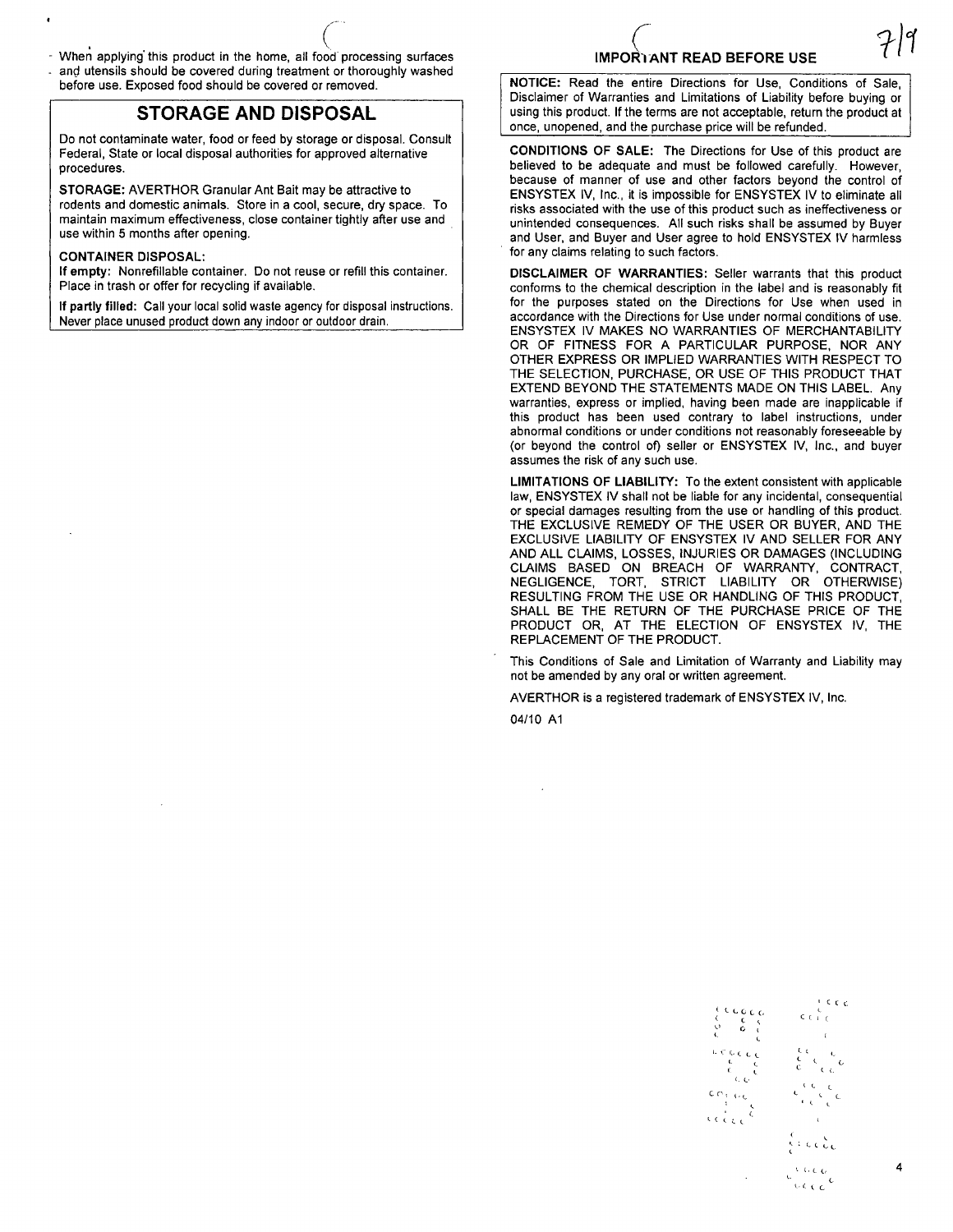Note to Reviewer: Fire Ant Control Directions



## **ABATHOR FIRE ANT BAIT**

Kills the following species of ants: Acrobat. Argentine, Bigheaded, Crazy, Field, Fire, Little Black, Pavement, Odorous House and Thief.

Use to Control Labeled Ants (including Imported Fire Ants) on Turf, Lawns, and Other Non-Crop Areas such as Parks and Golf Courses and Indoors In Homes and the Non-Food/Feed Areas of Commercial Buildings, Warehouses, Hotels, Food Storage Areas, Inedible Product Areas of Meat Packing Plants, Motels, Schools, Supermarkets and the Non-Patient Areas of Hospitals and Nursing Homes.

| Bv Wt. |
|--------|
|        |
|        |
|        |
|        |

#### EPA Reg. No. 83923-7 EPA Est. XXXXX-XX-XXX

(PRECAUCION AL USUARIO: Si usted no puede leer o entender ingles, no use este producto hasta gue la etiqueta le haya sido explicada ampliamente.)

(TO THE USER: If you cannot read and understand English, do not use this product until the label has been fully explained to you.)

For product use information call 1-866-FOR-THOR (367-8467).

## **KEEP OUT OF REACH OF CHILDREN CAUTION ENSYSTEX IV, Inc.**

Fayetteville, NC 28303

Net Contents: As marked on container



#### **FIRST AID**

| If in eyes | . Hold eye open and rinse slowly and gently with water for 15 to<br>20 minutes.               |
|------------|-----------------------------------------------------------------------------------------------|
|            | . Remove contact lenses, if present, after the first 5 minutes,<br>then continue rinsing eye. |
|            | . Call a poison control center or doctor for treatment advice.                                |
|            | <b>HOTLINE NUMBER</b>                                                                         |

Have the product container or label with you when calling a poison control center or doctor or going for treatment. You may also contact 1-800-369-4352 for emergency medical treatment information

### **PRECAUTIONARY STATEMENTS**

**Hazards to Humans and Domestic Animals** 

CAUTION: Causes moderate eye irritation. Avoid contact with eyes or clothing. Wash thoroughly with soap and water after handling and before eating, drinking, chewing gum, or using tobacco. Do not contaminate kitchen utensils with this product. Pets may be attracted to this product.

#### **ENVIRONMENTAL HAZARDS**

This pesticide is toxic to fish and wildlife. Do not apply directly to water. to areas where surface water is present, or to intertidal areas below the mean high water mark. Do not contaminate water when disposing of equipment washwaters.

## **DIRECTIONS FOR USE**

It is a violation of Federal Law to use this product in a manner inconsistent with its labeling.

ABATHOR Fire Ant Bait is formulated in an oil bait that functions as an attractant to Fire ants. ABATHOR Fire Ant Bait is a stomach insecticide which acts to reduce ant workers. The bait is also passed by the workers throughout the ant colony and eventually to the queen. Apply when ants are actively foraging. This is typically when soil temperatures are greater than 60°F (15°C) or consult your State Agricultural Experiment Station or State Extension Service for optimum timing of application. In cases where re-infestation occurs or when very large mounds remain active, re-treat as necessary.

#### **OUTDOORS**

Apply after dew or rainfall has dried for maximum effectiveness. Do not apply if rainfall is anticipated within 4 to 6 hours after application.

BROADCAST APPLICATION: Apply ABATHOR Fire Ant Bait as evenly as possible to turf, lawns and non-crop areas at a rate of 1 lb. of bait per acre (0.4 oz. of bait per 1000 sq. ft. or 1.8 oz. of bait per 5000 sq. ft.).

INDIVIDUAL MOUND TREATMENT: Use 1.5 to 2.1 ounces (5 to 7 tablespoons) of ABATHOR Fire Ant Bait per mound. Apply the bait as evenly as possible over the mound and for a distance of approximately 2 feet out from the base of the mound. Do not contaminate kitchen utensils with this product.

LIMITATIONS: Do not use in pastures, range-land, or croplands.

#### **INDOORS**

Do not use in the food/feed areas of food/feed handling establishments, restaurants or other areas where food is commercially prepared or processed. Do not use in serving areas while food is exposed or facility is in operation. Serving areas are defined as those areas where prepared foods are served such as dining rooms but excluding areas where foods may be prepared or held. Non-food areas are defined as areas such as garbage rooms, lavatories, floor drains (to sewers), entries, and vestibules, offices, locker reoms, machine rooms, boiler rooms, garages, mop closets and storage (after canning or bottling).

When applying this product in the home, all food processing surfaces and utensils must be covered during treatment or thoroughly washed before use. Exposed food must be covered or removed.

LOCATE ANT ACTIVITY: Follow ants beck to voids. Apply bait to crevices or voids where ants are active. Use up to 1.5 ounces (5 tablespoons) per treatment site in a heavily traveled cree. Use less in